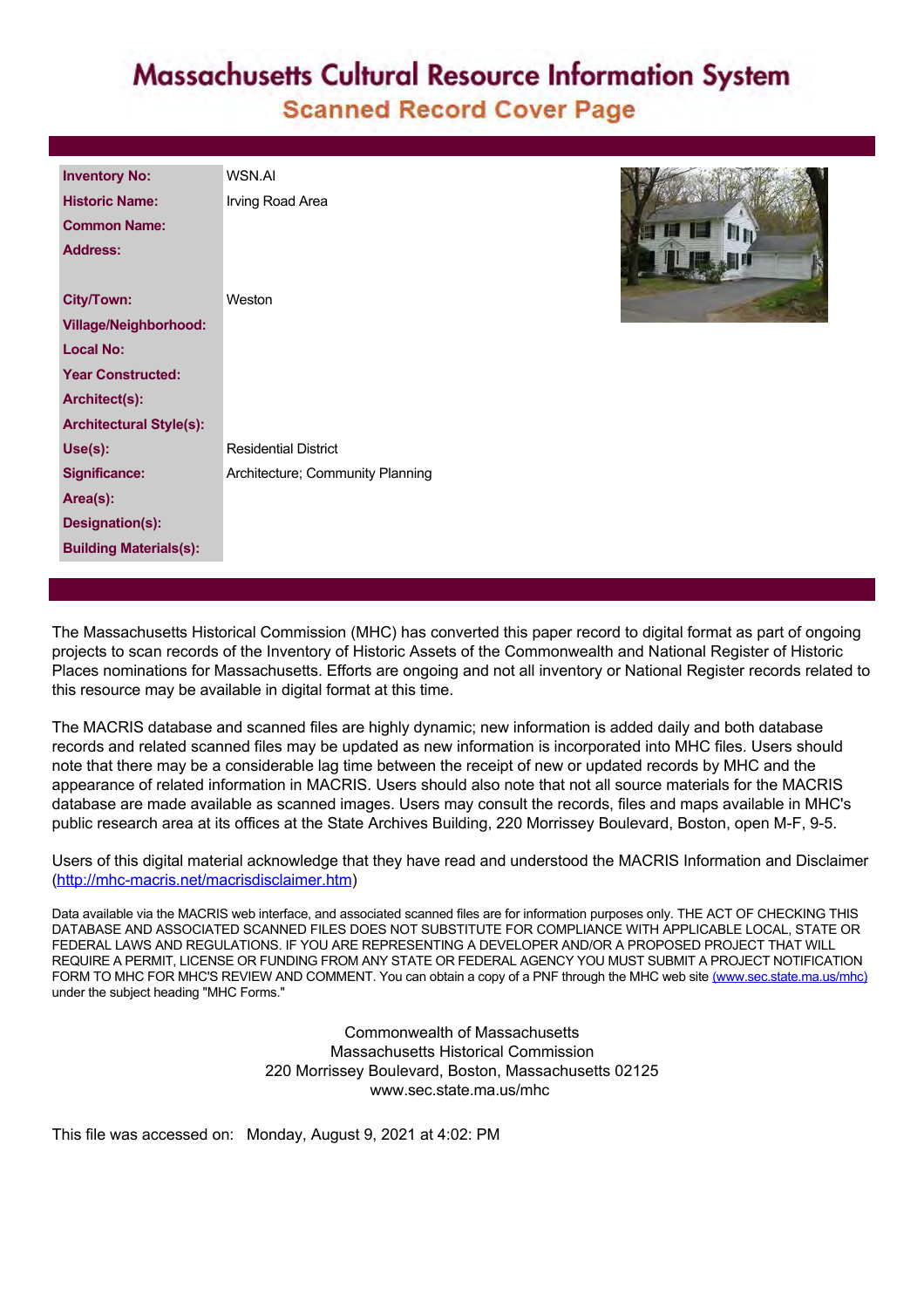# **FORM A - AREA**

MASSACHUSETTS HISTORICAL COMMISSION MASSACHUSETTS ARCHIVES BUILDING 220 MORRISSEY BOULEVARD BOSTON, MASSACHUSETTS 02125

### **Photograph**



### **Locus Map**

Assessor's Sheets USGS Quad Area Letter Form Numbers in Area

26 **Natick AI** 525-526, 45, 1145-1151

**Town/City:** Weston **Place** *(neighborhood or village):*

**Name of Area:** Irving Road Area

**Present Use:** Single Family Dwellings

**Construction Dates or Period:** 1930 - 1942 **Overall Condition: Fair to excellent** 

**Major Intrusions and Alterations:** None

**Acreage:** 4.5 acres **Recorded by:** Pamela W. Fox **Organization:** Weston Historical Commission **Date** *(month/year):* June 2007; reformatted Jan. 2017

> **RECEIVED FEB 14 2018**

**MASS. HIST. COMM.** 

 $\boxtimes$  see continuation sheet

See continuation sheet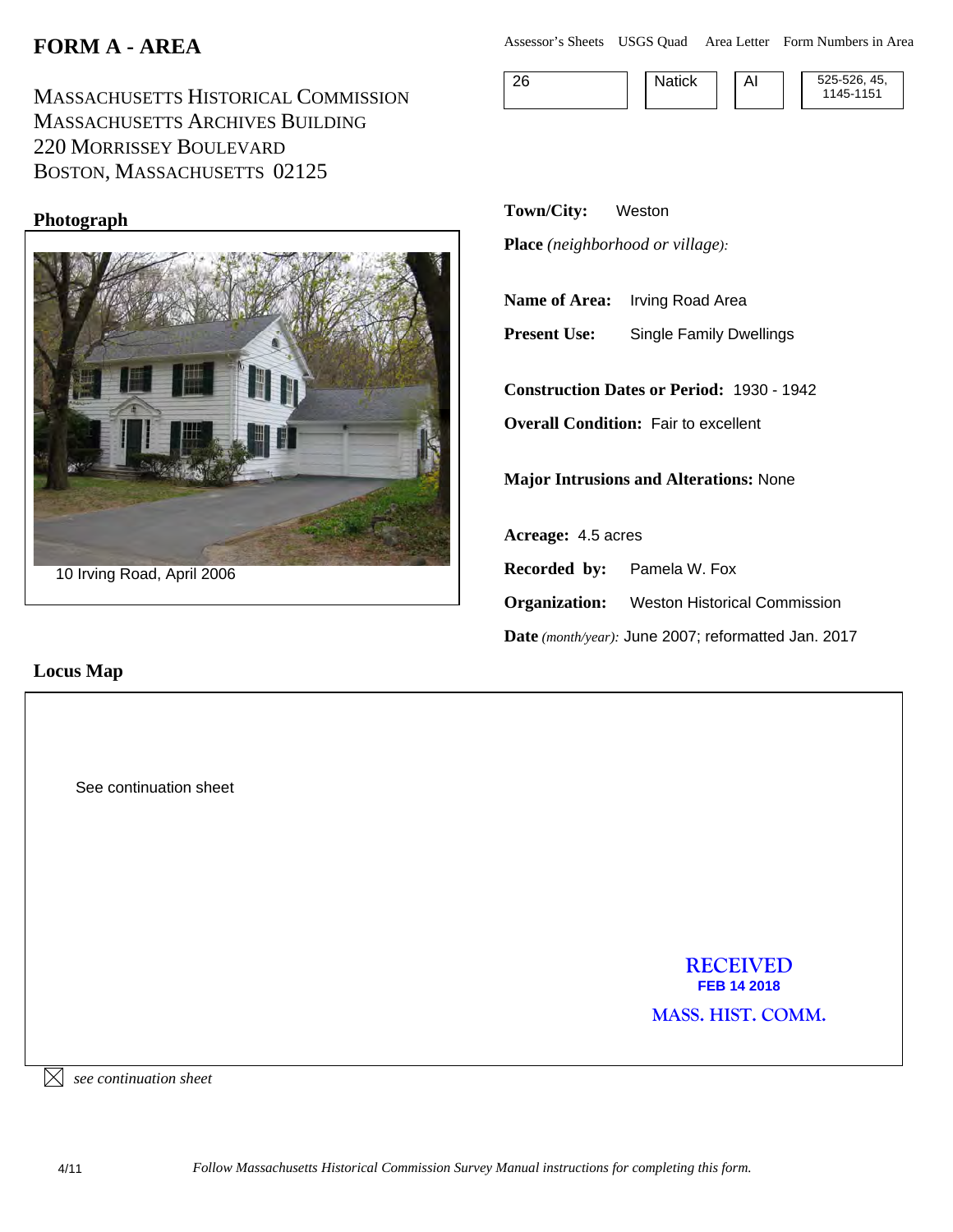MASSACHUSETTS HISTORICAL COMMISSION Area Letter Form Nos. 220 MORRISSEY BOULEVARD, BOSTON, MASSACHUSETTS 02125

 $\overline{AI}$  525-526, 45, 1146-1151

 Recommended for listing in the National Register of Historic Places. *If checked, you must attach a completed National Register Criteria Statement form.*

*Use as much space as necessary to complete the following entries, allowing text to flow onto additional continuation sheets.*

### **ARCHITECTURAL DESCRIPTION**

*Describe architectural, structural and landscape features and evaluate in terms of other areas within the community*.

Irving Road Area is a neighborhood of modest Colonial Revival houses built between 1930 and 1942 by Weston developer John Irving Connolly. Houses are typical of the type of small Colonial Revivals built in Weston during the Depression years of the 1930s. Similarities in scale, massing, style, and setbacks gives Irving Road a pleasant unity.

The area includes 10 houses dating between 1930 and 1942. The two most common styles are the traditional two-story, three-or-five-bay, center-entrance Colonial and the one-and-one-half-story Cape. One house is brick and the others shingle or clapboard. Most have center chimneys and many have one-story wings and/or sun porches extending from the gable ends. Lot sizes are all less than one acre, with the average about one half acre. Houses are generally in good to excellent condition, although one has been vacant for several years. Several have been enlarged and/or "modernized."

None of the houses are exceptional in style or detailing but those that remain unchanged are well-proportioned and include simple Colonial details such as fluted pilasters, pedimented door entablatures, fanlights, transoms, dentil cornices, and 8/8, 8/12 or 12/12 sash.

The neighborhood includes several intact examples of the 2 ½- story, side-gable house type. The **Erlon and Effie Merrill House, 5 Irving Road** (1939, Map # 5, WSN.1147, Photo #1) is a 2 ½-story Colonial Revival house with a center entrance ornamented with fluted pilasters and a frieze with trigyphs. The house has five bays at level one and three at level two. Window sash is 6/6. The **Harry and Alice Cloyes House, 10 Irving Road** (1931, Map #9, WSN.1151, Photo #2), another well-preserved 2 ½-story Colonial Revival example, is three bays wide with one-story sunroom extending south. The well-detailed center entrance is enhanced by a fanlight motif within the triangular pediment, and sash is 8/8 with shutters. The **Frank and Mary Duffy House, 6 Irving Road** (1930, Map #6, WSN.1148, Photo #5) is a 2 ½ story Colonial Revival house with a typical five-bay, center entrance fenestration. Window sash is 12/12. The center entrance is marked by a pedimented entablature. The house has a center chimney and a one-car detached garage probably built at the same time.

Good examples of the 1 ½- story Cape include the house at **Alan and Ellen Winsor House, 4 Irving Road** (1938, Map #4, WSN.1146, Photo #3), which has a five-bay fenestration and center entrance. Sash is 6/6. The shingled house has a dentil cornice, center chimney, two pedimented dormers. and a one-car garage probably contemporaneous with the house. Other Capes in the neighborhood include the **Carl and Emily Eaby House, 11 Highland Street** (1931, Map #3, WSN.1145, Photo #4) and **Carl and Rose Schule House, 14 Irving Road** (1932, Map #10, WSN.526, Photo #6), both of which have been substantially enlarged in style and proportion suitable to the original structure.

**No. 7 Irving Road** (1939, remodeled 1983, Map #6, WSN.1149, Photo #7) remains similar in scale and setback. The original appearance of the **Elmer and Mary McManus House, 8 Irving Road** (1935, remodeled 1993, Map #8, WSN.1150, Photo #8) can been seen in a photograph in the assessor's office.<sup>1</sup> It shows the original pedimented entrance porch with square posts, replaced by the present half-round entrance porch supported by columns. The original 12/12

 $\overline{a}$ 

 $1$  Town of Weston assessor's office, photo in building file.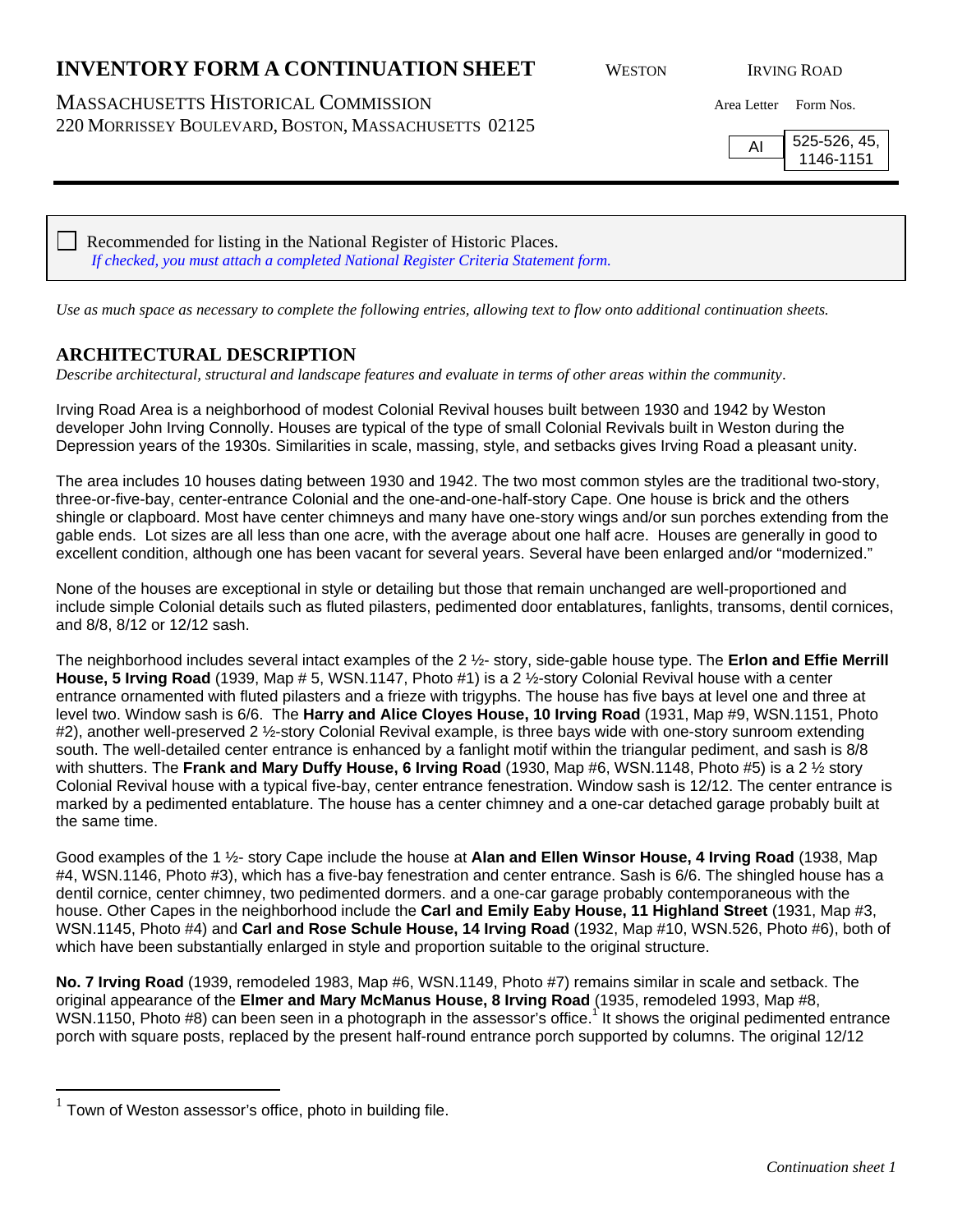# $^2$  "Plan and Profile of Irving Road in Weston Mass.", December 1929, Plan Number 90 of 1930, recorded at the end of

# **INVENTORY FORM A CONTINUATION SHEET** WESTON IRVING ROAD

# MASSACHUSETTS HISTORICAL COMMISSION Area Letter Form Nos.

220 MORRISSEY BOULEVARD, BOSTON, MASSACHUSETTS 02125

sash was replaced by 1/1. Originally, the first floor was brick and the second floor shingled. Presently, the second floor is clapboard and the whole façade is painted a single color.

**HISTORICAL NARRATIVE** *Explain historical development of the area. Discuss how this relates to the historical development of the community*.

Irving Road was developed by Irving Connolly and his company, Country Homes, Weston, Inc., (later Weston Country Homes, Inc.) as part of a small subdivision on a newly created street extending from Boston Post Road to Highland Street. The street exemplifies the type of small Colonial Revival houses built in Weston during the Depression and World War II years, a time of slow residential growth, economic insecurity, and generally modest expectations.

The developer purchased the 4.5-acre parcel from George H.D. Lamson, member of an old Weston family. A plan for the layout of the road was prepared in December 1929 and filed in February 1930. No lots or houses are shown on this plan.<sup>2</sup> (Book 5434/end). A subdivision plan showing 12 lots (numbered 1-13 with no lot #6 and no houses shown) was filed in June 1930, for "Irvington Court," referred to as a "restricted subdivision."<sup>3</sup> Only ten houses in total were built, all within the next decade.

The following restrictions are listed in a deed from Connolly to Mary McManus (Book 5525/16) in December 1930: "That for a period of twenty years from October 30, 1929, no building other than a single two-story dwelling house, costing not less than \$8500 and garage to accommodate not more than two cars, shall be erected upon the above described premises. If the foundation of the dwelling house is built of cement blocks, the same must be plastered on the outside. No building to be erected upon the above described premises within twenty-five feet of the line of the above premises." The minimum price was presumably intended to insure a quality level of construction. Other provisions were somewhat more restrictive than would required under the new zoning by-laws of 1928, for example, in requiring cement block foundations to be plastered over and in requiring 25 feet rather than just 15-feet of setback from the lot lines.

### Original owners were as follows:

 $\overline{a}$ 

Book 5434.

**706 Boston Post Rd (1941, MHC WSN.45)** Donald Simpson (occupants, Peter and Delia Simpson) **7 Highland St (1930, MHC WSN.525, Photo #7**), John O'Donnell **11 Highland St (1931, MHC WSN.1145, Photo #4),** Carl and Emily Eaby **4 Irving Rd (1938, MHC WSN.1146, Photo #3),** Alan and Ellen Winsor **5 Irving Rd (1939, MHC WSN.1147, Photo #1)**, Erlon and Effie Merrill **6 Irving Rd (1930, MHC WSN.1148, Photo #5),** Frank T and Mary Duffy **8 Irving Rd (1935/1993, MHC WSN.1150, Photo #8),** Elmer and Mary McManus **10 Irving Rd (1931, MHC WSN.1151, Photo #2),** Harry G. and Alice Cloyes **14 Irving Rd (1932, MHC WSN.526, Photo #6),** Carl and Rose Schule

Professions of the original owners, as listed in street lists from the 1930s and 1940s, include insurance agent (Carl Eaby), manager (Elmer McManus), artist (Frank T. Duffy), statistician/lawyer (Alan M. Winsor), fireman (Erlon Merrill), clergyman (Joseph McManus), antique dealer (Harry G. Cloyes) and foreman (Peter Simpson).

 $3$  "Plan of Irvington Court, A Restricted Subdivision in Weston, Mass. owned and developed by Irving Connolly," June 1930, Plan Number 674 of 1930 recorded at the end of Book 5473.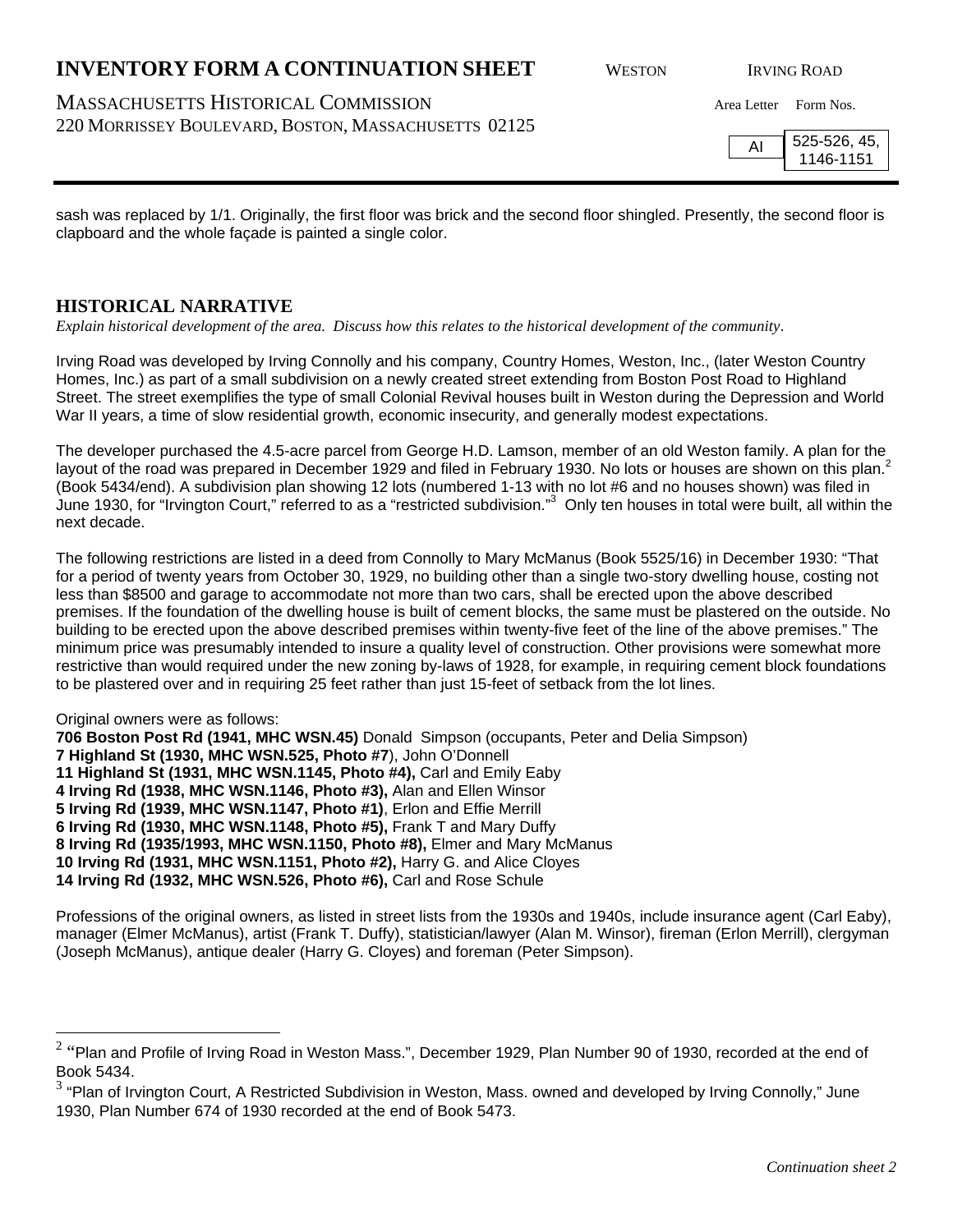MASSACHUSETTS HISTORICAL COMMISSION Area Letter Form Nos. 220 MORRISSEY BOULEVARD, BOSTON, MASSACHUSETTS 02125

AI 525-526, 45, 1146-1151

J. Irving Connolly (1877-1949), the son of an Irish immigrant, was a Weston resident who built a number of other subdivisions in the 1930s, 40s, and 50s. The largest, Pinecroft, included 93 lots (some purchased as double lots) on Pinecroft, Montvale, Fairview, and Conant Roads and Viles Street. (See Pinecroft Subdivision Area)

### **BIBLIOGRAPHY and/or REFERENCES**

- 1. Town of Weston street lists, 1930-1950.
- 2. Plans, Middlesex County Registry of Deeds (see plan references in footnotes)

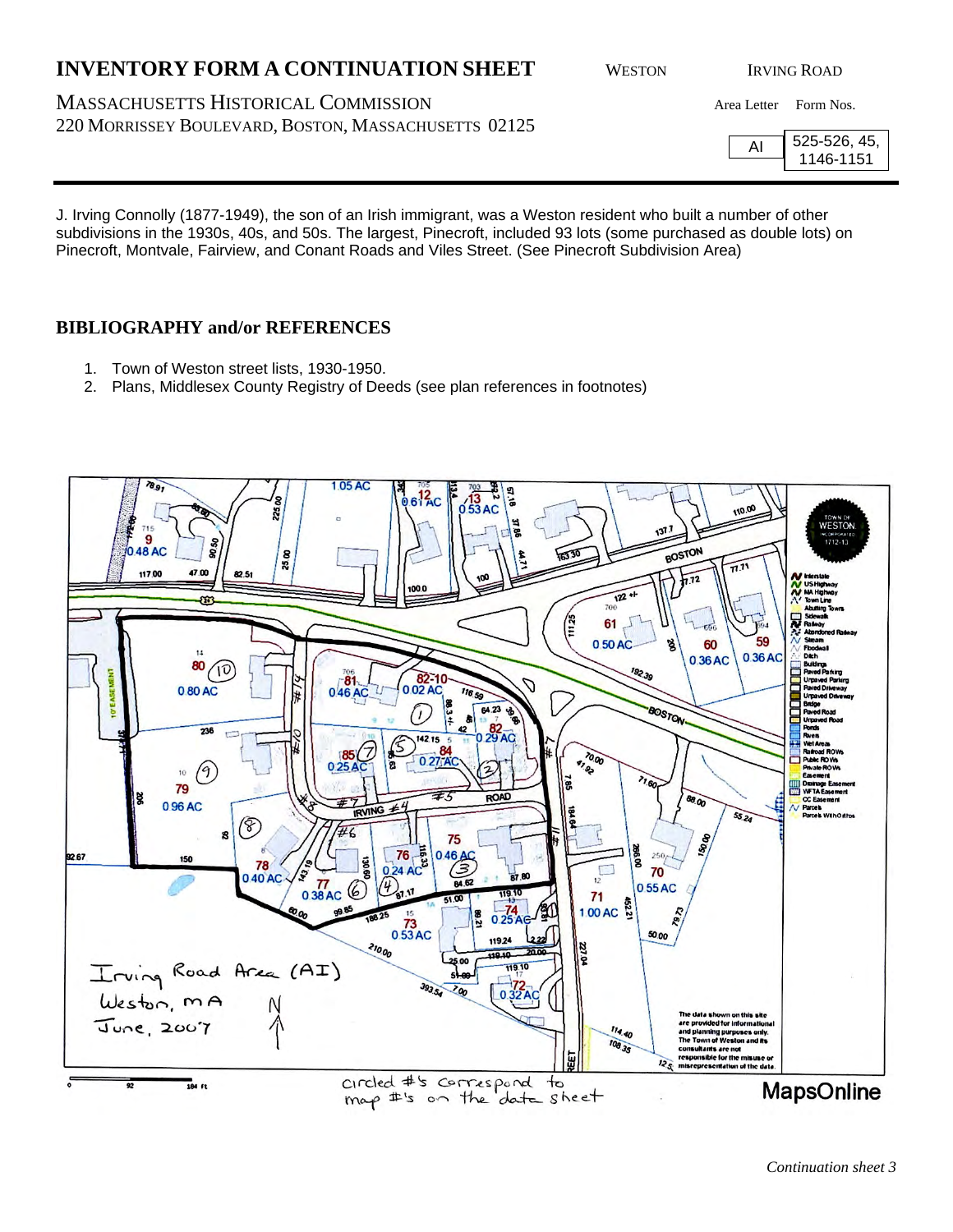### MASSACHUSETTS HISTORICAL COMMISSION Area Letter Form Nos.

220 MORRISSEY BOULEVARD, BOSTON, MASSACHUSETTS 02125

AI 525-526, 45, 1146-1151

| Map#           | Ass.# | Address                                    | Date          | <b>Style</b> | Photo #  | MHC#            |
|----------------|-------|--------------------------------------------|---------------|--------------|----------|-----------------|
| 1              | 26-81 | Simpson House<br>706 Boston Post           | 1942          | Col. Revival |          | <b>WSN.45</b>   |
| $\overline{2}$ | 26-82 | John O'Donnell Hse<br>7 Highland St.       | 1930          | Col. Revival |          | <b>WSN.525</b>  |
| 3              | 26-75 | Carl & Emily Eaby Hse<br>11 Highland St.   | 1931          | Col. Revival | Photo #4 | <b>WSN.1145</b> |
| 4              | 26-76 | Alan & Ellen Winsor Hse<br>4 Irving Road   | 1940          | Col. Revival | Photo #3 | <b>WSN.1146</b> |
| 5              | 26-84 | Erlon & Effie Merrill Hse<br>5 Irving Road | 1939          | Col. Revival | Photo #1 | <b>WSN.1147</b> |
| 6              | 26-77 | Frank & Mary Duffy Hse<br>6 Irving Road    | 1931          | Col. Revival | Photo #5 | <b>WSN.1148</b> |
| 7              | 26-85 | 7 Irving Road                              | 1940/<br>1983 | Col. Revival | Photo #7 | <b>WSN.1149</b> |
| 8              | 26-78 | Elmer & Mary McManus Hse<br>8 Irving Road  | 1931/<br>1993 | Col. Revival | Photo #8 | <b>WSN.1150</b> |
| 9              | 26-79 | Harry & Alice Cloyes Hse<br>10 Irving Road | *1931         | Col. Revival | Photo #2 | <b>WSN.1151</b> |
| 10             | 26-80 | Carl & Rose Schule Hse<br>14 Irving Road   | 1932          | Col. Revival | Photo #6 | <b>WSN.526</b>  |

\*House construction dates assumed to be the year before names appear on street lists or tax records

\*assessor's date of 1925 does not correspond to information on the site plan of 1930, which does not show any houses.

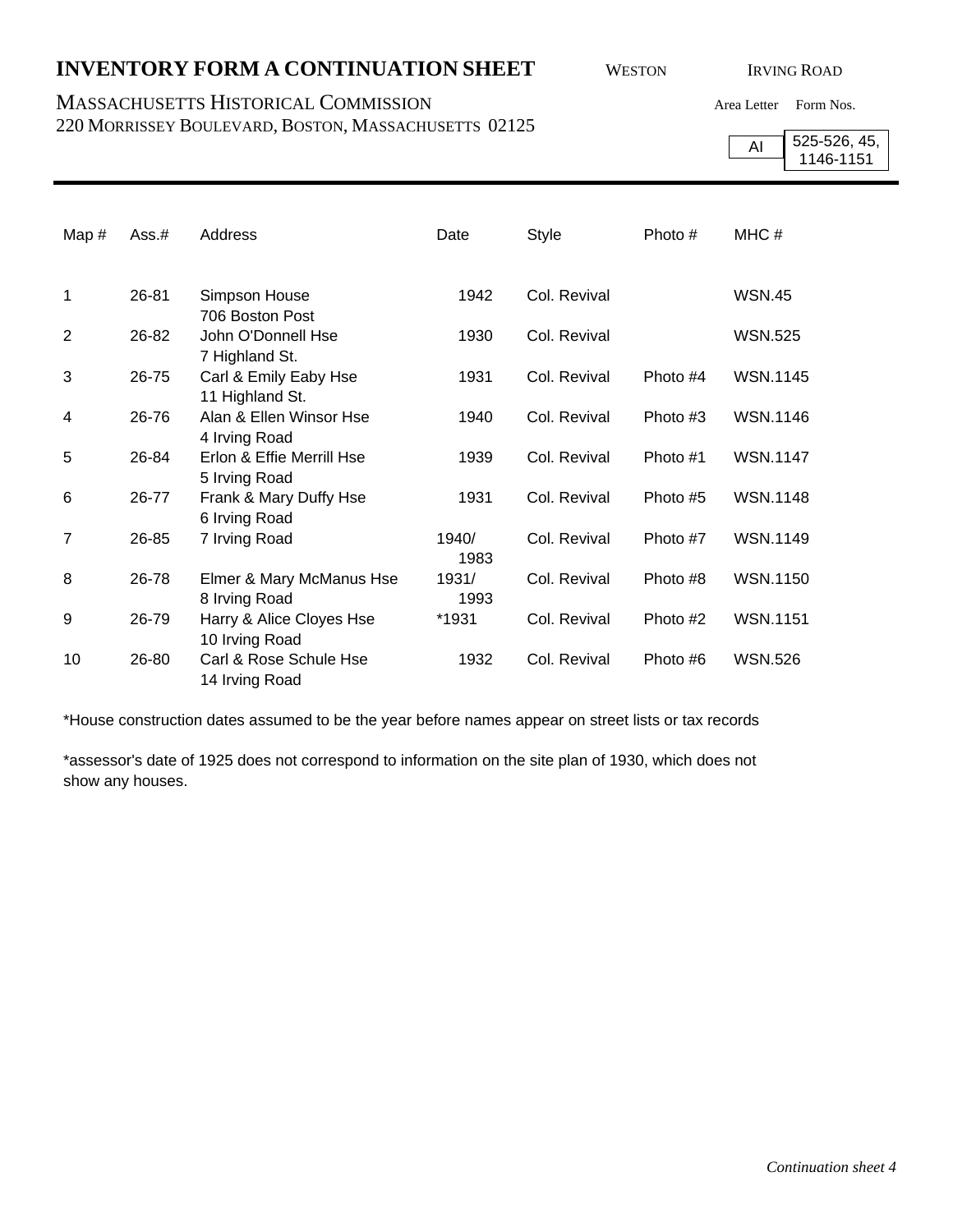220 MORRISSEY BOULEVARD, BOSTON, MASSACHUSETTS 02125

MASSACHUSETTS HISTORICAL COMMISSION Area Letter Form Nos.

AI 525-526, 45, 1146-1151